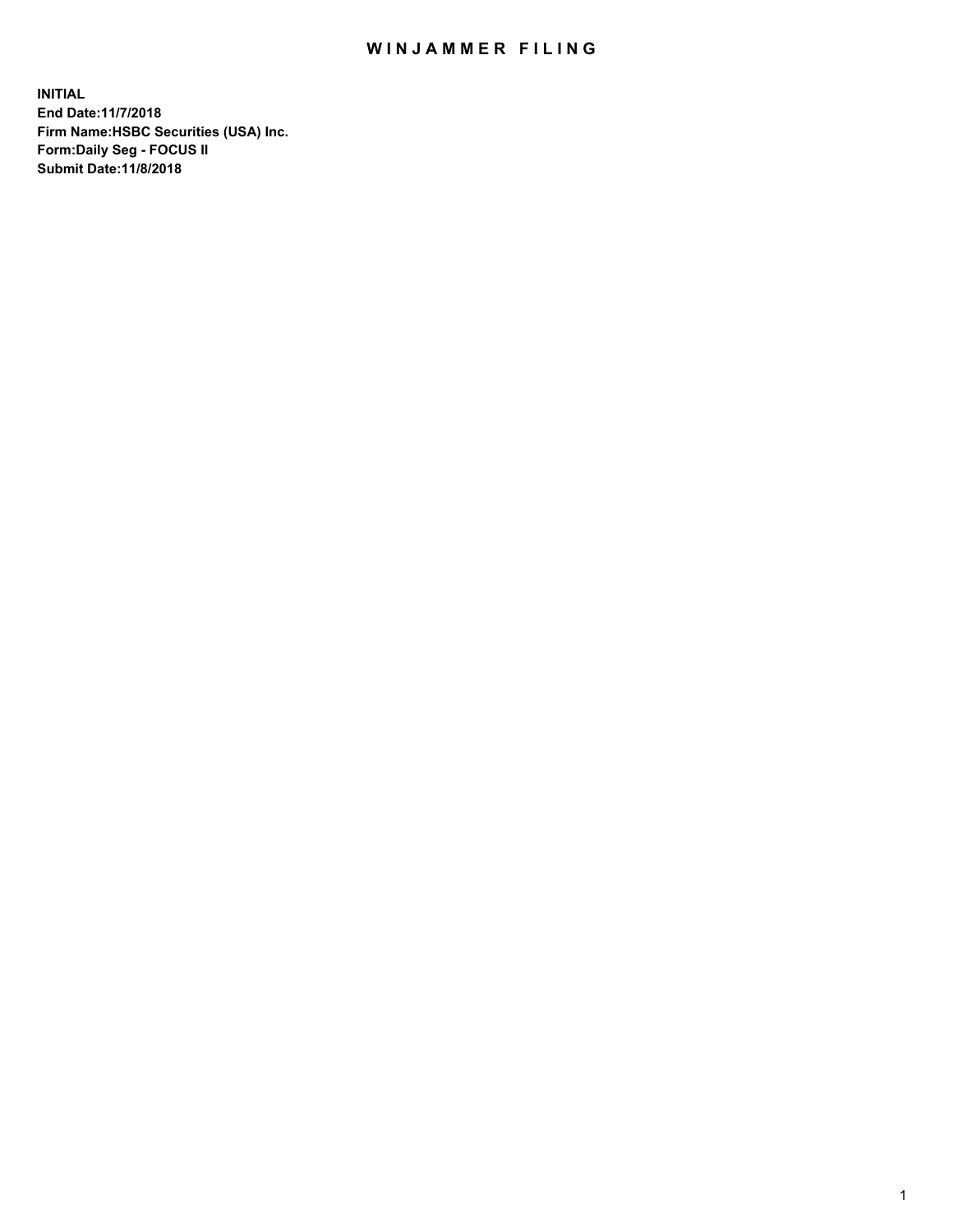**INITIAL End Date:11/7/2018 Firm Name:HSBC Securities (USA) Inc. Form:Daily Seg - FOCUS II Submit Date:11/8/2018 Daily Segregation - Cover Page**

| Name of Company                                                                                                                                                                                                                                                                                                               | <b>HSBC Securities (USA) Inc.</b>                                          |
|-------------------------------------------------------------------------------------------------------------------------------------------------------------------------------------------------------------------------------------------------------------------------------------------------------------------------------|----------------------------------------------------------------------------|
| <b>Contact Name</b>                                                                                                                                                                                                                                                                                                           | <b>Michael Vacca</b>                                                       |
| <b>Contact Phone Number</b>                                                                                                                                                                                                                                                                                                   | 212-525-7951                                                               |
| <b>Contact Email Address</b>                                                                                                                                                                                                                                                                                                  | michael.vacca@us.hsbc.com                                                  |
| FCM's Customer Segregated Funds Residual Interest Target (choose one):<br>a. Minimum dollar amount: ; or<br>b. Minimum percentage of customer segregated funds required:%; or<br>c. Dollar amount range between: and; or<br>d. Percentage range of customer segregated funds required between:% and%.                         | 109,000,000<br>$\overline{\mathbf{0}}$<br>0 <sub>0</sub><br>0 <sub>0</sub> |
| FCM's Customer Secured Amount Funds Residual Interest Target (choose one):<br>a. Minimum dollar amount: ; or<br>b. Minimum percentage of customer secured funds required:%; or<br>c. Dollar amount range between: and; or<br>d. Percentage range of customer secured funds required between:% and%.                           | 25,000,000<br><u>0</u><br>0 <sub>0</sub><br>0 <sub>0</sub>                 |
| FCM's Cleared Swaps Customer Collateral Residual Interest Target (choose one):<br>a. Minimum dollar amount: ; or<br>b. Minimum percentage of cleared swaps customer collateral required:%; or<br>c. Dollar amount range between: and; or<br>d. Percentage range of cleared swaps customer collateral required between:% and%. | 100,000,000<br><u>0</u><br><u>00</u><br>00                                 |

Attach supporting documents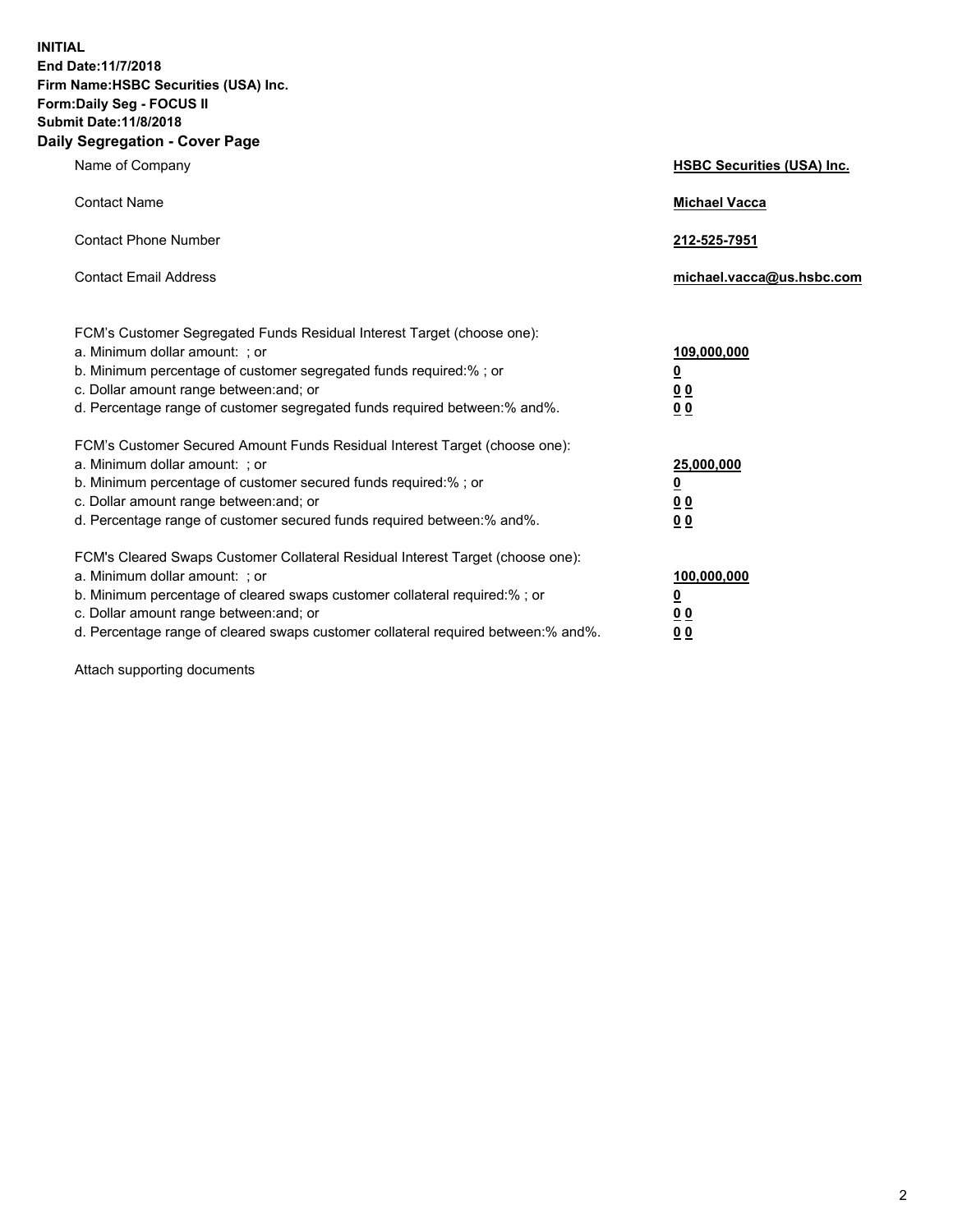**INITIAL End Date:11/7/2018 Firm Name:HSBC Securities (USA) Inc. Form:Daily Seg - FOCUS II Submit Date:11/8/2018 Daily Segregation - Secured Amounts** Foreign Futures and Foreign Options Secured Amounts Amount required to be set aside pursuant to law, rule or regulation of a foreign government or a rule of a self-regulatory organization authorized thereunder **0** [7305] 1. Net ledger balance - Foreign Futures and Foreign Option Trading - All Customers A. Cash **45,029,272** [7315] B. Securities (at market) **63,168,132** [7317] 2. Net unrealized profit (loss) in open futures contracts traded on a foreign board of trade **28,165,704** [7325] 3. Exchange traded options a. Market value of open option contracts purchased on a foreign board of trade **0** [7335] b. Market value of open contracts granted (sold) on a foreign board of trade **0** [7337] 4. Net equity (deficit) (add lines 1. 2. and 3.) **136,363,108** [7345] 5. Account liquidating to a deficit and account with a debit balances - gross amount **629,593** [7351] Less: amount offset by customer owned securities **-581,210** [7352] **48,383** [7354] 6. Amount required to be set aside as the secured amount - Net Liquidating Equity Method (add lines 4 and 5) **136,411,491** [7355] 7. Greater of amount required to be set aside pursuant to foreign jurisdiction (above) or line 6. **136,411,491** [7360] FUNDS DEPOSITED IN SEPARATE REGULATION 30.7 ACCOUNTS 1. Cash in banks A. Banks located in the United States **69,826,840** [7500] B. Other banks qualified under Regulation 30.7 **0** [7520] **69,826,840** [7530] 2. Securities A. In safekeeping with banks located in the United States **38,505,700** [7540] B. In safekeeping with other banks qualified under Regulation 30.7 **109,968** [7560] **38,615,668** [7570] 3. Equities with registered futures commission merchants A. Cash **0** [7580] B. Securities **0** [7590] C. Unrealized gain (loss) on open futures contracts **0** [7600] D. Value of long option contracts **0** [7610] E. Value of short option contracts **0** [7615] **0** [7620] 4. Amounts held by clearing organizations of foreign boards of trade A. Cash **0** [7640] B. Securities **0** [7650] C. Amount due to (from) clearing organization - daily variation **0** [7660] D. Value of long option contracts **0** [7670] E. Value of short option contracts **0** [7675] **0** [7680] 5. Amounts held by members of foreign boards of trade A. Cash **10,123,175** [7700] B. Securities **24,662,432** [7710] C. Unrealized gain (loss) on open futures contracts **28,165,704** [7720] D. Value of long option contracts **0** [7730] E. Value of short option contracts **0** [7735] **62,951,311** [7740] 6. Amounts with other depositories designated by a foreign board of trade **0** [7760] 7. Segregated funds on hand **0** [7765] 8. Total funds in separate section 30.7 accounts **171,393,819** [7770] 9. Excess (deficiency) Set Aside for Secured Amount (subtract line 7 Secured Statement Page 1 from Line 8) **34,982,328** [7380]

10. Management Target Amount for Excess funds in separate section 30.7 accounts **25,000,000** [7780]

11. Excess (deficiency) funds in separate 30.7 accounts over (under) Management Target **9,982,328** [7785]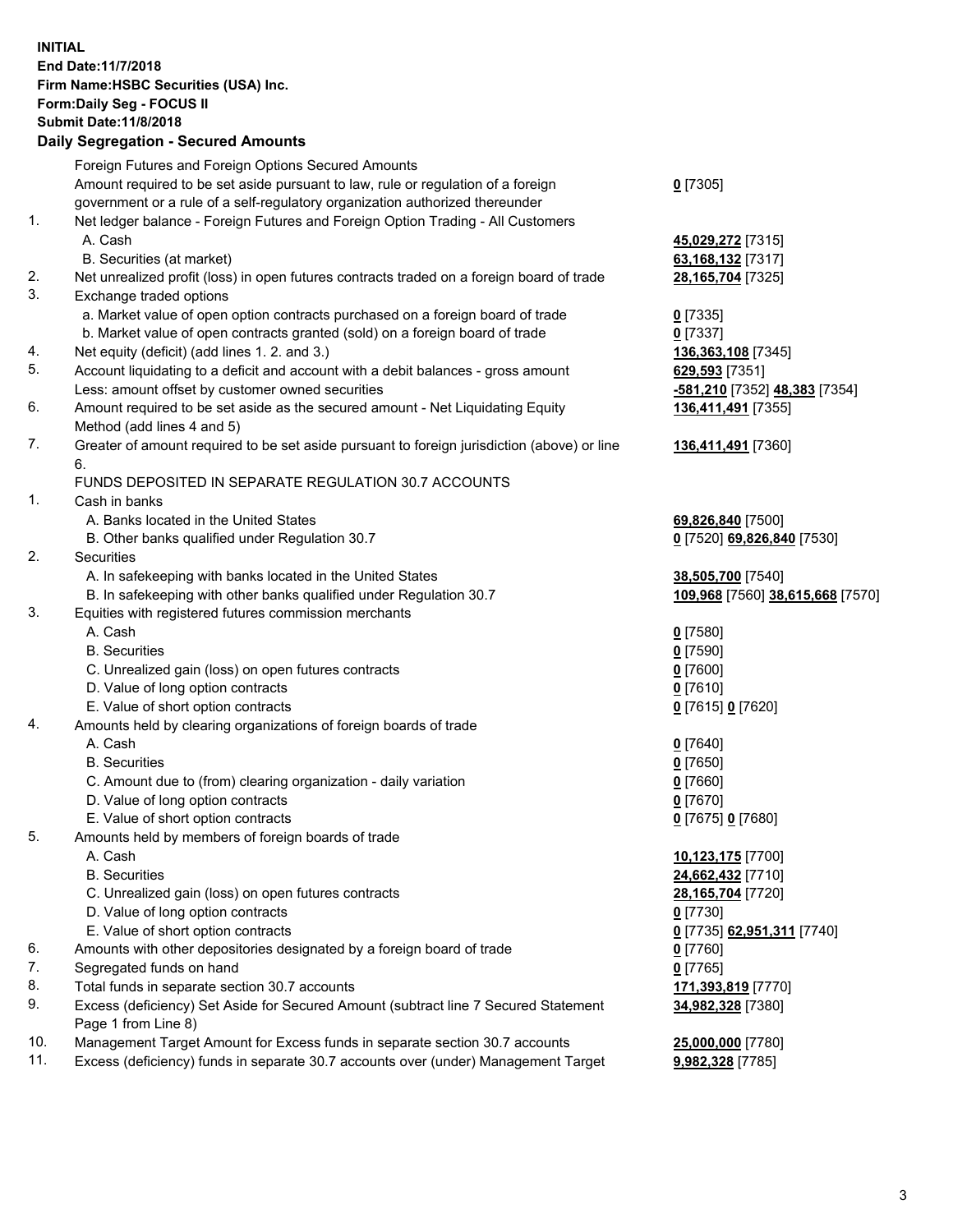| <b>INITIAL</b> |                                                                                     |                             |
|----------------|-------------------------------------------------------------------------------------|-----------------------------|
|                | End Date: 11/7/2018                                                                 |                             |
|                | Firm Name: HSBC Securities (USA) Inc.                                               |                             |
|                | <b>Form:Daily Seg - FOCUS II</b>                                                    |                             |
|                | <b>Submit Date:11/8/2018</b>                                                        |                             |
|                | Daily Segregation - Segregation Statement                                           |                             |
|                |                                                                                     |                             |
|                | SEGREGATION REQUIREMENTS(Section 4d(2) of the CEAct)                                |                             |
| 1.             | Net ledger balance                                                                  |                             |
|                | A. Cash                                                                             | 337,848,503 [7010]          |
|                | B. Securities (at market)                                                           | 1,952,178,473 [7020]        |
| 2.             | Net unrealized profit (loss) in open futures contracts traded on a contract market  | 182,396,829 [7030]          |
| 3.             | Exchange traded options                                                             |                             |
|                | A. Add market value of open option contracts purchased on a contract market         | 410,572,504 [7032]          |
|                | B. Deduct market value of open option contracts granted (sold) on a contract market | -300,987,610 [7033]         |
| 4.             | Net equity (deficit) (add lines 1, 2 and 3)                                         | 2,582,008,699 [7040]        |
| 5.             | Accounts liquidating to a deficit and accounts with                                 |                             |
|                | debit balances - gross amount                                                       | 78,582,096 [7045]           |
|                | Less: amount offset by customer securities                                          | -78,582,096 [7047] 0 [7050] |
| 6.             | Amount required to be segregated (add lines 4 and 5)                                | 2,582,008,699 [7060]        |
|                | <b>FUNDS IN SEGREGATED ACCOUNTS</b>                                                 |                             |
| 7.             | Deposited in segregated funds bank accounts                                         |                             |
|                | A. Cash                                                                             | 252,138,425 [7070]          |
|                | B. Securities representing investments of customers' funds (at market)              | $0$ [7080]                  |
|                | C. Securities held for particular customers or option customers in lieu of cash (at | 603,332,897 [7090]          |
|                | market)                                                                             |                             |
| 8.             | Margins on deposit with derivatives clearing organizations of contract markets      |                             |
|                | A. Cash                                                                             | 16,966,101 [7100]           |
|                | B. Securities representing investments of customers' funds (at market)              | 328,339,832 [7110]          |
|                | C. Securities held for particular customers or option customers in lieu of cash (at | 1,347,174,856 [7120]        |
|                | market)                                                                             |                             |
| 9.             | Net settlement from (to) derivatives clearing organizations of contract markets     | <b>36,315,589</b> [7130]    |
| 10.            | Exchange traded options                                                             |                             |
|                | A. Value of open long option contracts                                              | 410,572,504 [7132]          |
|                | B. Value of open short option contracts                                             | -300,987,610 [7133]         |
| 11.            | Net equities with other FCMs                                                        |                             |
|                | A. Net liquidating equity                                                           | 13,797,208 [7140]           |
|                | B. Securities representing investments of customers' funds (at market)              | $0$ [7160]                  |
|                | C. Securities held for particular customers or option customers in lieu of cash (at | $0$ [7170]                  |
|                | market)                                                                             |                             |
| 12.            | Segregated funds on hand                                                            | 1,670,720 [7150]            |
| 13.            | Total amount in segregation (add lines 7 through 12)                                | 2,709,320,522 [7180]        |
| 14.            | Excess (deficiency) funds in segregation (subtract line 6 from line 13)             | 127,311,823 [7190]          |
| 15.            | Management Target Amount for Excess funds in segregation                            | 109,000,000 [7194]          |
|                |                                                                                     |                             |

16. Excess (deficiency) funds in segregation over (under) Management Target Amount Excess

**18,311,823** [7198]